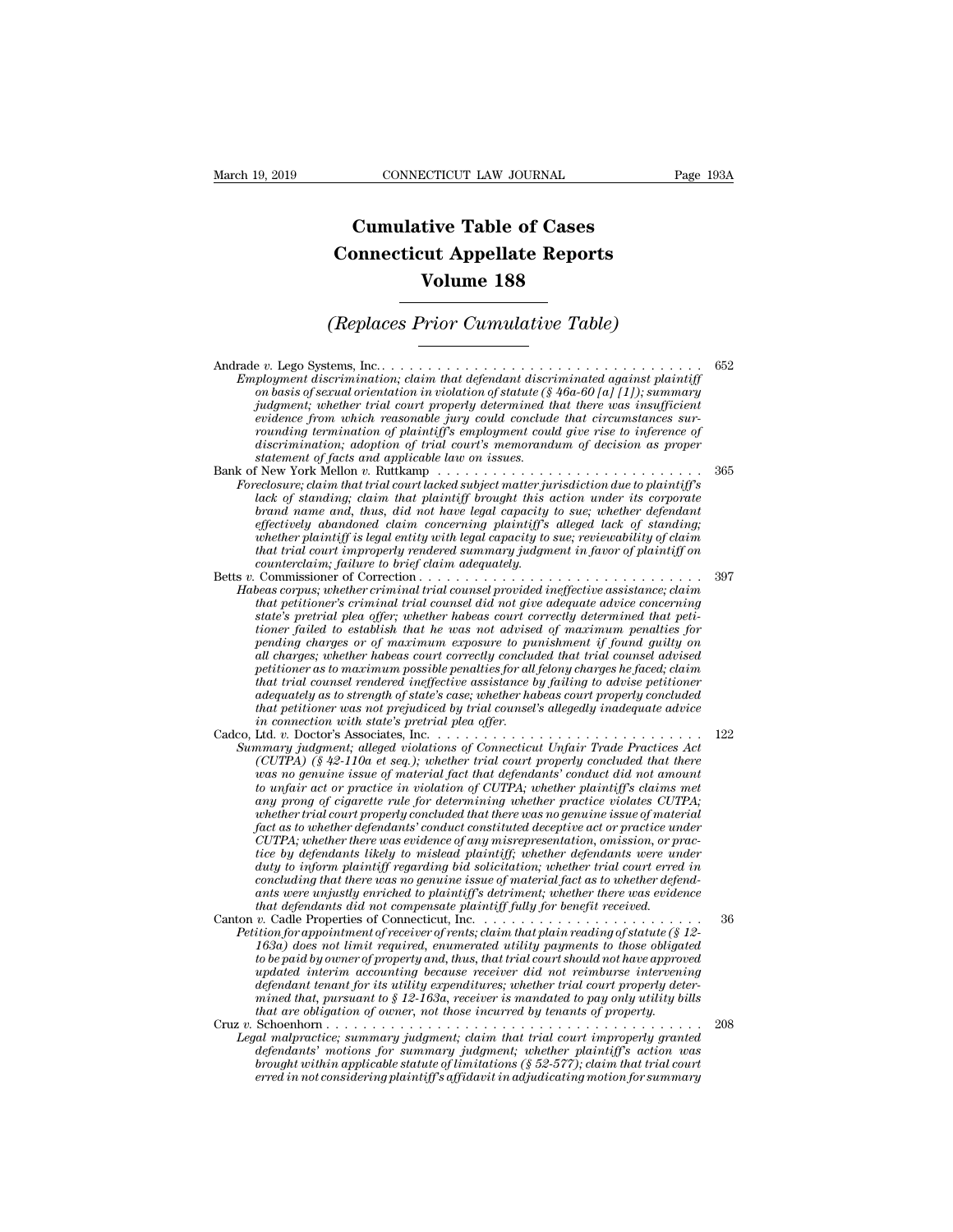*James CONNECTICUT LAW JOURNAL* March 19, 2019<br>*judgment; claim that trial court misconstrued argument of plaintiff as to date*<br>*that attorney-client relationship with defendants ended. that that trial court misconstrued argument of p*<br> *that attorney-client relationship with defendants ended.*<br> *that attorney-client relationship with defendants ended.*<br> *that arguments is a construer in the client of th* 

Page 194A CONNECTICUT LAW JOURNAL March 19, 2019<br> *judgment*; claim that trial court misconstrued argument of plaintiff as to date<br>
that attorney-client relationship with defendants ended.<br>
Deroy v. Reck . . . . . . . . . *Legal malpractice; will execution; testamentary capacity; breach of plaintiff as to date*<br>that attorney-client relationship with defendants ended.<br>Degal malpractice; will execution; testamentary capacity; breach of fiduci *whether trial court misconstrued argument of plaintiff as to date* that attorney-client relationship with defendants ended.<br> *whether trial court motering for summary capacity; breach of fiduciary duty;*<br>
whether trial co *that plaintiff failed to provide expert testimony concerning applicable standard of care and the care and term is construed argument of plaintiff as to date*<br> *of that attorney-client relationship with defendants ended.*<br> *of cack care and malpractice; will execution; testamentary capacity; breach of testimony was obviated because defendants' conduct demonstrated such obvious and gross want of care and skill that neglect was clear even to layperson.* Legal malpractice; will execution; testamentary capacity; breach of fiduciary duty;<br>whether trial court properly granted motion for summary judgment on ground<br>that plaintiff failed to provide expert testimony concerning ap *Patients, wat execution, issued motion for summary youth of patients of patient properly granted motion for summary judgment on ground that plaintiff failed to provide expert testimony concerning applicable standard of ca indiant in tu contriprenty grundarmoning toncerning applicable standard*<br> *intat plaintiff failed to provide expert testimony concerning applicable standard*<br> *of care and defendants' alleged breach thereof; claim that re forensic paralyone is provide expert essiming concerning applications standard*<br>testimony was obviated because defendants' conduct demonstrated such obvious<br>and gross want of care and skill that neglect was clear even to *commitment of name determines and great of name in the committed such obvious* and gross want of care and skill that neglect was clear even to layperson.<br>
Dept. of Mental Health & Addiction Services . . . . . . . . . . . *sestimony was obvided because defendants conduct demonstrated such dovious* and gross want of care and skill that neglect was clear even to layperson.<br>Dept. of Mental Health & Addiction Services . . . . . . . . . . . . . *whether patients' bill of rights mandates that committed patients be subject to categorical gender segregation; whether imposition of per se rule would be ients' bill of rights (§ 17a-540 et seq.); alleged violations of patients' bill of rights<br>in connection with named plaintiff's treatment and confinement at defendant<br>forensic psychiatric hospital; whether trial court prop erly connection with named plaintiff's treatment and confinement at defendant<br>forensic psychiatric hospital; whether trial court properly concluded that civil<br>commitment of named plaintiff, as only woman in otherwise all forensic psychiatric hospital; whether trial court property concluded that civit*<br> *commitment of named plaintiff, as only woman in otherwise all male maximum*<br> *security unit at hospital, was not per se violation of pati commitment of named plaintiff, as only woman in otherwise all male maximum*<br>*security unit at hospital, was not per se violation of patients' bill of rights;*<br>*whether patients' bill of rights mandates that committed pati menty unit at hospital, was not per se violation of patients' bill of rights,* whether patients' bill of rights mandates that committed patients be subject to categorial gender segregation; whether imposition of per se ru *the mether pattents' bill of rights mandates that committed pattents be subject* to categorical gender segregation; whether imposition of per se rule would be inconsistent with purpose of patients' bill of rights; claim t *to categorical gender segregation; whether imposition of per se rule would be inconsistent with purpose of patients' bill of rights; claim that trial court improperly applied standard outlined in Mahney v. Lensink (213 Co* For a symple of the propose of particular and of rights, calumn and court improper<br>
erly applied standard outlined in Mahoney v. Lensink (213 Com. 548) to deter-<br>
mine that defendants' treatment of named plaintiff while sh *Negligence; premises liability; whether defendants Negligence; premise that defendants' treatment of named plaintiff while she was committed to maximum security unit did not violate her right to humane and dignified tre that trial coeralists retunent of namea parality white sine was commutated to*<br>meanimarina security unit did not violate her right to humane and dignified treat-<br>ment under § 17a-542: whether Nahoney makes clear that righ *property and the interprety and the two-condensity and the two-maint under § 17a-542: whether Mahoney makes clear that right to specialized treatment plan is part of, and not severable from, right to humane and dignified dition.* In re Bianca K. . . . . . . . . . . . . . . . . . . . . . . . . . . . . . . . . . . . . . . . . . . . . <sup>259</sup> *Termination of parental rights; whether trial court erred in concluding that rights; whether general verticit rule precluded review of claim that trial court improperly rejected request to charge jury that possessor of re dentified to achieve in the interesting mother general verticial reprecided review of claim*<br> *diagnone; premises liability; whether general verdict rule precided review of claim*<br> *dhat trial court improperly rejected re by statute, premises tubutty, whether general vertict rule precided review by claim*<br>*batt trial court improperly rejected request to charge jury that possessor of real<br><i>property has nondelegable duty to maintain premises Termination of parental rights; whether trial court erred in concluding that respondent mother failed to achieve requisite degree of personal rehabilitation required by statute (§ 17a-112 [j] [3] [B] [i]); whether trial c* In re Malachi E. . . . . . . . . . . . . . . . . . . . . . . . . . . . . . . . . . . . . . . . . . . . <sup>426</sup> *Termination of parental rights; whether trial court erred in concluding that respondent mother failed to achieve requisite degree of personal rehabilitation required by statute (§ 17a-112 [j] [3] [8] [i]); whether trial c tional phase of proceedings when it improperly determined that termination of respondent mother failed to achieve requisite degree of personal rehabilitation respondent mother failed to achieve requisite degree of personal rehabilitation required by statute (§ 17a-112 [j] [3] [8] [i]); whether tria court improperly relied to uchable requirely in the trial court improperly determined*<br> *chy statute* (§ 17a-112 [*j]* [3*]* [B] [4]); whether trial court improperly determined<br>
that termination of parental rights was in *had failed to achieve sufficient personal rehabilitation in determining whether termination of parental rights was in best interest of child; whether trial court's best interest determination was clearly erroneous; whether there was evidence mination of parental rights; claim that trial court erred with respect to atspositional phase of proceedings when it improperly determined that termination of respondent mother's parental rights was in best interest of ch rights when it improperational phase of proceedings when it improperations court improperational had failed to achieve sufficient personal termination of parental rights was in best interest determination was clearly opre* Formular moders in the paralling was to use the resolution of the court improperly relied entirely on its adjudicatory determination that mother had failed to achieve sufficient personal rehabilitation in determining whet *Probate appealing permistrators of an interminion and failed to achieve sufficient personal relabilitation in determination dipleter termination of parental rights was in best interest of child; whether trial court's best court is courted supprement personal renoncertation of a courter suppremental rights was in best interest of child; whether there was evidence* presented to support trial court's determination that termination of parental *attraction of parental rights was thest interest of child, whether that court's*<br>best interest determination was clearly erroneous; whether there was evidence<br>presented to support trial court's determination that terminat *wherest accertation was ceality erroleous, whether there was evidence presented to support trial court's determination that termination of parental rights was in best interest of child.*<br> *whete Appeal of Kusmit* . . . . *plaintiffs were classically aggrieved by judgment of trial court.* Juan G. *v.* Commissioner of Correction . . . . . . . . . . . . . . . . . . . . . . . . . . . . . <sup>241</sup> *Habeas corpus; risk reduction earned credit; whether habeas court improperly dismissed claim the peara by phantagive countrivations of estable of decream to traditionery spees; whether this court lacked subject matter jurisdiction over appeal; whether plaintiffs lacked standing to challenge judgment court from tects con of Prooute Court duodating distribution of certain aspace,<br>attorney's fees; whether this court lacked subject matter jurisdiction over appeal;<br>whether plaintiffs lacked standing to challenge judgment summary syess, uneur uns court alused subject matter jarisaliction over appear, whether plaintiffs lacked standing to challeng judgment of trial court; whether plaintiffs were classically aggrieved by judgment of trial co with respect to petitioner's ex post facto claim; whether appeal was controlled by* plaintiffs were classically aggrieved by judgment of trial court.<br>
Juan G. v. Commissioner of Correction<br> *Habeas corpus; risk reduction earned credit; whether habeas court improperly dis-*<br> *missed claim that retroactive* Habeas corpus; risk reduction earned credit; whether habeas court improperly dis-<br>missed claim that retroactive revocation of petitioner's risk reduction earned<br>credits violated ex post facto clause of United States consti *Declaratory is, tractatory* entertaints erred in density where *incluses* court improperly as-<br>missed claim that retroactive revocation of petitioner's risk reduction erred<br>credits violated ex post facto clause of United *rulissed cutum that renoutive revolution by pertinioners risk reduction earned* and starting in that credits violated ex-post facto clause of United States constitution; motion for summary reversal of habeas court's dismi *by defendant and, thus, that plaintiff was entitled states constitution, motion for a summary reversal of pabeas corris dismissed of petition for writ of habeas corpus with respect to petitioner's ex post facto claim, whe court is precelved to provided court is a comines and in petution, pertion in the respect to pertioner's ex post facto claim; whether appeal was controlled by with respect to pertioner's expost facto claim; whether appeal held by him because is at post judio* claim, whenever appear and controlled by  $v$ . Commissioner of Correction (330 Conn. 462)  $\lambda$  by  $v$ . Commissioner of Emergency Services & Public Protection  $\ldots$ ,.................... **Example 18 All Schools For an Example 18 All Schools for a state of a star in the product of a star in the product weapons.**<br>*muling that certain firearms* **by defendant and, thus, the claim that trial court erred held by**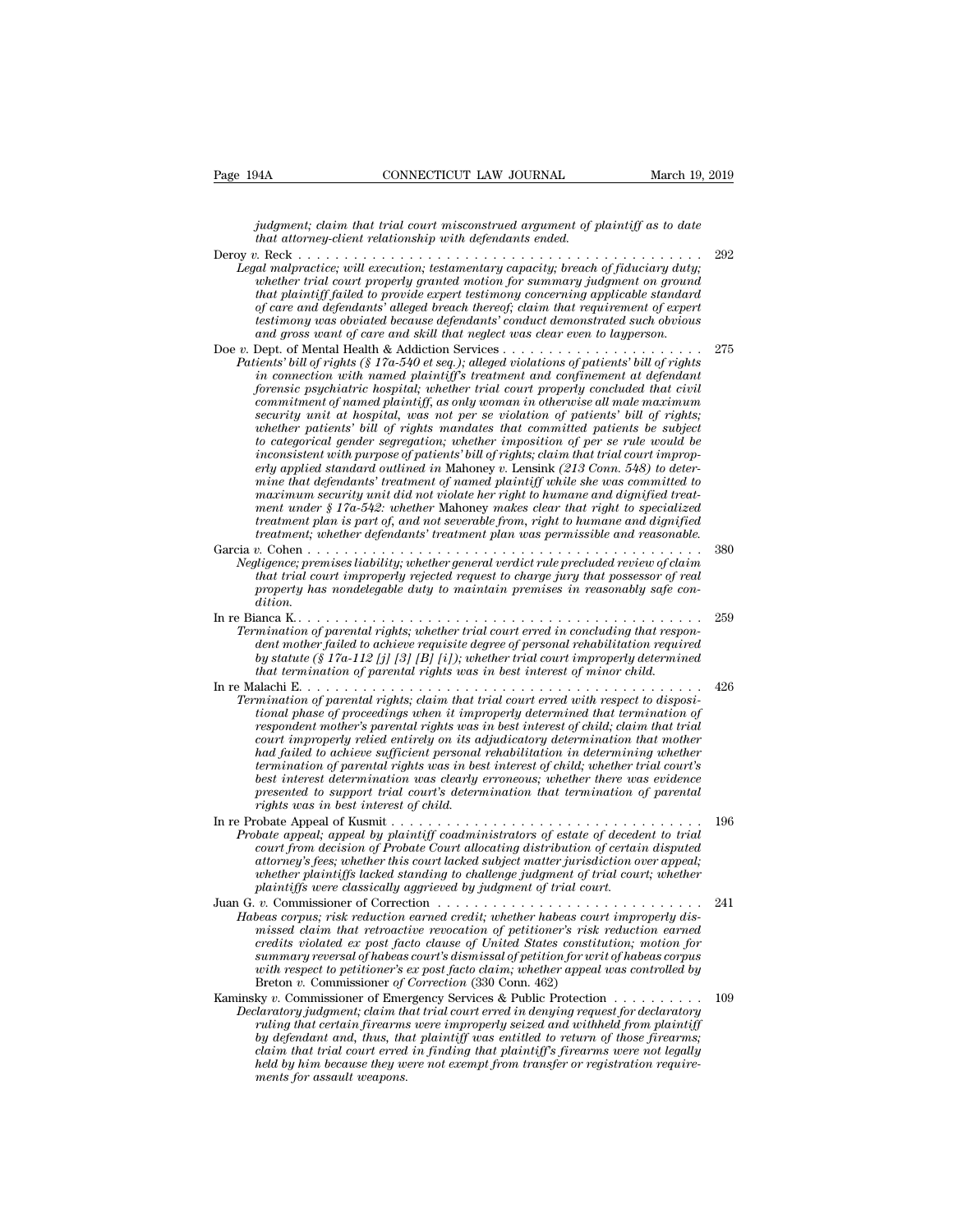- Lopes *v.* Ferrari . . . . . . . . . . . . . . . . . . . . . . . . . . . . . . . . . . . . . . . . . . . <sup>387</sup> *CONNECTICUT LAW JOURNAL*<br> *Page 195A*<br> *Child custody; motion for psychological evaluation; claim that trial court abused<br>
its discretion when it denied motion for psychological evaluation of defendant;<br>
whether plaintiff its discretion when it denied motion for psychological evaluation of defendant; whether whether whether plaintiff set forth any facts to substantiate reasons in the custody; motion for psychological evaluation; claim that trial court abused its discretion when it denied motion for psychological evalu evaluation; claim that trial court's custody determination did not comply with applicable statutes (§§ 46b-56 and 46b-56a [b]); whether trial court articulated basis of decision; whereas is energy the decision; claim that trial court abused* that discretion when it denied motion for psychological evaluation of defendant; whether plaintiff set forth any facts to substantiate reas *§ 46b-56 and child custody; wortion for psychological evaluation; claim that trial court abused* is discretion when it denied motion for psychological evaluation of defendant; whether plaintiff set forth any facts to subs *castody; motion for psychological evaluation; claim that trial court abused* its discretion when it denied motion for psychological evaluation of defendant; whether plaintiff set forth any facts to substantiate reasons fo *ths discretion when it denied motion for psychological evaluation of defendant;*<br>whether plaintiff set forth any facts to substantiate reasons for psychological<br>evaluation; claim that trial court's custody determination d *geneure planntyf set forth any fa*<br> *gapplicable statutes (§§ 46b-56 analyticable statutes (§§ 46b-56 and child's best interests<br>
basis of decision; whether it was cle<br>
§ 46b-56 and child's best interests<br>
court to furthe* explicable statutes (§§ 46b-56 and 46b-56a [b]); whether trial court articulated<br>applicable statutes (§§ 46b-56 and 46b-56a [b]); whether trial court articulated<br>basis of decision; whether it was clear from trial court's d *Promissof estatues (sy 400-50 und 400-500 [0]], whener true court a transmistant basis of decision; whether it was dear from trial court's decision that it considered*  $\frac{1}{2}$  *46b-56 and child's best interests; whether p plaintiffs'* case *plaintiffs'* case solely on basis of conductries solely and child's best interests; whether plaintiff met burden to request trial court to further articulate its reasoning or best interests determinatio
- *court to further articulate its reass, we<br>eart to further articulate its reasoning or best interests determination; claim<br>that, by giving defendant final decision-making authority, trial court essentially<br>gave defendant s who juring defendant final decision-making authority, trial court essentially date defendant sole custody.*<br> *gave defendant sole custody.*<br> *a v.* American Medical Response of Connecticut, Inc. . . . . . . . . . . . . . *nonsuit; whether actions of plaintiffs' counsel at plaintiffs' depositions were unprofessional and unacceptable; whether defendant sought sanctions solely based on consult; whether actions of plaintiffs' counsel at plaintiffs' depositions were unprofessional and unacceptable; whether defendant sought sanctions solely based on conduct of plaintiffs' counsel.*<br>Manzo-Ill v. Sc plaintiffs' case solely on basis of conduct of plaintiffs' counsel at depositions;<br>claim that trial court erred in dismissing claim of one plaintiff individually<br>who had complied with discovery obligations and was not name who had complied with discovery obligations and was not named in motion for
- *Legal malpractice; fraudulent misrepresentation; motion to reargue; whether trial tion inat completa wat associes posity outgottoms and was nonsuit; whether actions of plaintiffs' counsel at plaintiffs' depositions were unprofessional and unacceptable; whether defendant sought sanctions solely based on of continuous of plaintigs* continuous representation; continuous representation; conduct of plaintigfs' coursel.<br>
and malpractice; fraudulent misrepresentation; motion to reargue; whether trial<br>
court properly concluded *tolling to the commaker and matter of puttality courset.*<br> *tolling the Schoomaker and malyncities, fraudulent misrepresentation; motion to reargue; whether trial<br>
court properly concluded that action was barred by applic* II v. Schoonmaker<br> *new-clientient misrepresentation, motion to reargue, whether trial*<br> *newart properly concluded that action was barred by applicable statute of limita-<br>
court properly concluded that action was barred b dat matpractice; fraudulent misrepresentation; motion to reargue; whether trial court properly concluded that action was barred by applicable statute of limitations (§ 52-577); whether statute of limitations was tolled pu* From the present contained that action and action and actions (§ 5.2-577), whether statute of limitations was tolled pursuant to doctrine of continuous representation, claim that trial court misapplied rule in DeLeo v. Nus *Write S. 32-311), whether statute of thriations was total pursually to discretion of continuous representation; claim that trial court misapplied rule in DeLeo v.*<br>Nusbaum (263 Conn. 588) regarding continuous representati
- *attroney contributions, representation, calimate tract court missippled rate in the trial conduing of statute of limitations, whether trial court properly concluded that attorney-client relationship between plaintiff and abused in (250 Conditions; whether trial court properly concluded that attor-*<br>*abused is discretionship between plaintiff* and defendant law firm ended on certain<br>*date; claim that trial court abused its discretion in de ioning of statute of thriationship between plaintiff and defendant law firm ended on certain*<br>*date; claim that trial court abused its discretion in denying contained in certain*<br>*date; claim that trial court abused its d to find that bad faith conduct of plaintiff in error had effect claim that trial court abused its discretion in denying motion to reargue.*<br> *to t* chester Housing Associates Ltd. Partnership. . . . . . . . . . . . . . *litigation in the colority and the colority of the colority of the ferror; claim that irial court axceled scope attorney's fees against nonparty for out-of-court abused its discretion in awarding attorney's fees.*<br>*litiga* Write of error; claim that trial court exceeded scope of its authority by avarding<br>
write of error; claim that trial court exceeded scope of its authority by avarding<br>
attorney's fees against nonparty for out-of-court cond *Habeas corpus; whether habeas court abused is discretion in avarating of usual time trial court abused its discretion in awarding attorney's fees as sanction against plaintiff in error for out-of-court litigation miscondu*
- *choused its discretion in awarding attorney's fees as saction against plantiff*<br>*in error for out-of-court litigation misconduct; whether trial court was required*<br>*to find that bad faith conduct of plaintiff in error had by the interior in tractinity dimension and the interior in error for out-of-court litigation misconduct; whether trial court was required*<br>to find that bad faith conduct of plaintiff in error had effect on outcome of<br>lit *whether petitioner failed to show that he was prejudiced by counsel's failure to present evidence of initial segment of planning in error nad eyect on outcome of*<br>integration in order to award attorney's fees.<br> $p.e.$  Commissioner of Correction  $\dots$ ,  $\dots$ ,  $\dots$ ,  $\dots$ ,  $\dots$ ,  $\dots$ ,  $\dots$ ,  $\dots$ ,  $\dots$ ,  $\dots$ , *for state; whether habeas court attorney's jees.*<br> *for states corpus; whether habeas court abused its discretion in denying petition for*<br> *forest corpus; whether habeas court properly rejected to show that he was prejud innocence; claim that testimony of witnesses at habeas trial constituted newly discorpus; whether habeas court abused its discretion in denying petition for* certification to appeal; whether petitioner failed to show that he was prejudiced with a whether petitioner failed to show that he was prejudi *certy cation to appeal; whether petitioner jailed to show that he was prejudiced*<br>by trial counsel's failure to investigate and present third-party culpability defense;<br>whether petitioner failed to show that he was prejud *by trad counsel's failure to mvestigate and present third-party culible whether petitioner failed to show that he was prejudiced by convergent evidence of initial segment of video recorded police interform for state; whet* Figure Figure 1, when the was present evidence of initial segment of video recorded police interview of witness<br>for state; whether habeas court properly rejected petitioner's claim of actual<br>innocence; claim that testimony *Present evidence of intuits egneative of the cuarrierative in the signed point in that testimony of witnesses at habeas trial constituted newly discovered evidence; whether petitioner failed to establish by clear and conv*

| jor saat, amether nabeas court property rejected petitioners callin of actual<br><i>innocence; claim that testimony of witnesses at habeas trial constituted newly</i><br>discovered evidence: whether petitioner failed to establish by clear and convincing<br>evidence that he was innocent of murder for which he was convicted and that<br>no reasonable fact finder would find him quilty of crime.                        |      |
|----------------------------------------------------------------------------------------------------------------------------------------------------------------------------------------------------------------------------------------------------------------------------------------------------------------------------------------------------------------------------------------------------------------------------------|------|
| Quantum meruit; unjust enrichment; motion to dismiss; accidental failure of suit<br>statute (§ 52-592 [a]); whether trial court properly granted motion to dismiss<br>action as untimely; whether plaintiff brought action for same cause within one<br>year following determination of prior original action, as required under $\S 52$ -592.                                                                                   | 373  |
|                                                                                                                                                                                                                                                                                                                                                                                                                                  | 901  |
| Petition for new trial; attempt to commit murder; conspiracy to commit murder;<br>kidnapping in first degree; conspiracy to commit kidnapping in first degree;<br>sexual assault in first degree; conspiracy to commit sexual assault in first degree;<br>assault in first degree; conspiracy to commit assault in first degree; criminal<br>nossession of firearm: whether trial court abused its discretion in denying request | -245 |

*assault in first degree; conspiracy to commit assault in first degree;*<br>assault in for new trial; attempt to commit murder; conspiracy to commit murder;<br>attion for new trial; attempt to commit murder; conspiracy to commit *Possession of firearm; whether trial court are required in multiplying the fittion for new trial; attempt to commit murder; conspiracy to commit murder; kidnapping in first degree; conspiracy to commit kidnapping in firs for learning to file late interesting to file late to file late in the sistem for the fittion for new trial; attempt to commit murder; conspiracy to commit kidnapping in first degree; sexual assault in first degree; consp for new trial; whether state or court are required to provide petitioner with where the indige in first degree; conspiracy to commit murder; kidnapping in first degree; sexual assault in first degree; conspiracy to commit sexual assault in first degree; conspiracy to commit sexual is a first degree kadnapping in first degree; conspiracy to commit kidnapping in first degree;*<br>*sexual assault in first degree; conspiracy to commit sexual assault in first degree;*<br>*assault in first degree; conspiracy to commit assault i sexual assault in first degree; conspiracy to commit sexual assault in first degree; assault in first degree; conspiracy to commit assault in first degree; criminal possession of firearm; whether trial court abused its di* assault in first degree; conspiracy to commit assault in first degree; criminal possession of firearm; whether trial court abused its discretion in denying request for leave to file late petition for certification to appea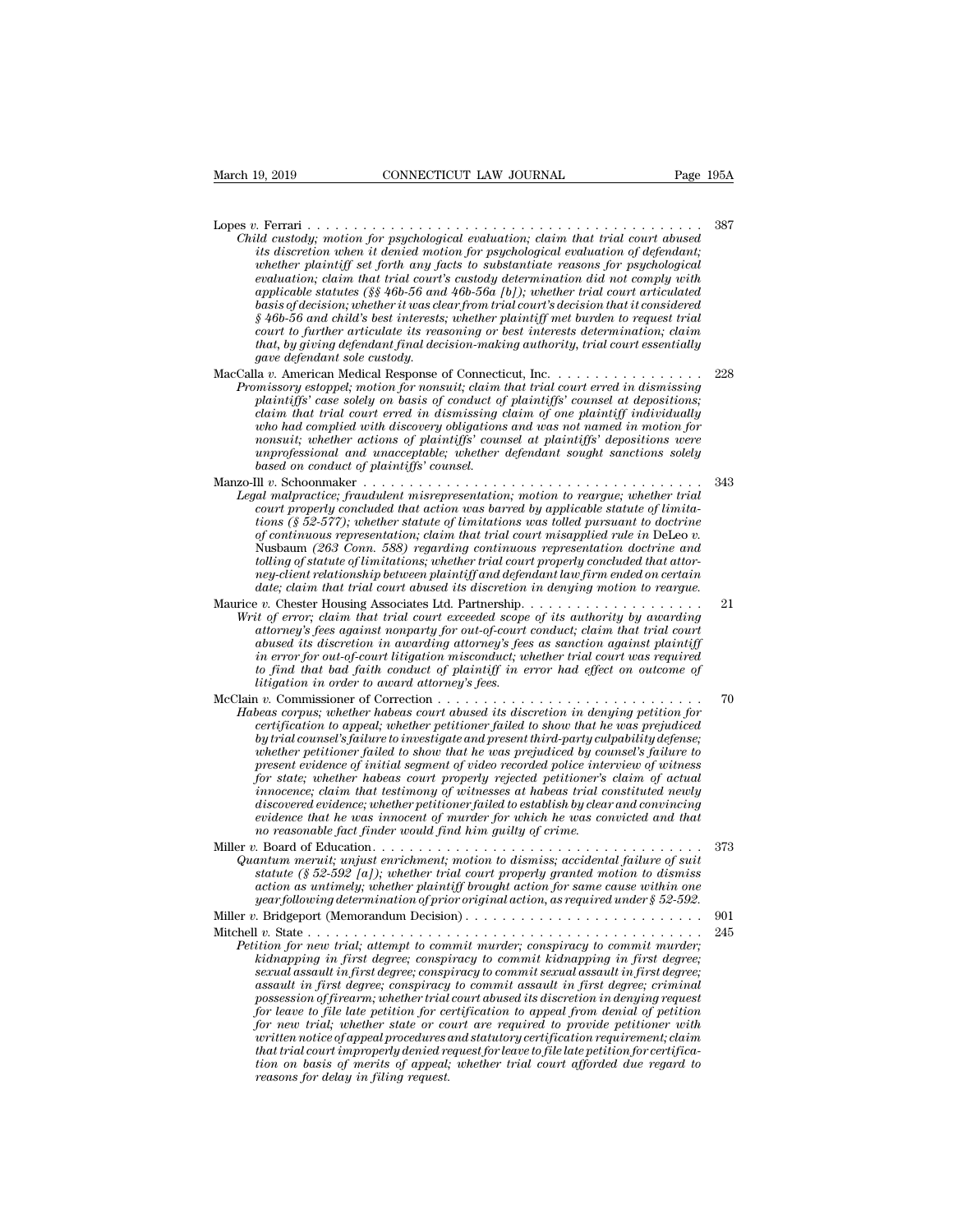Nappo *<sup>v</sup>*. Nappo . . . . . . . . . . . . . . . . . . . . . . . . . . . . . . . . . . . . . . . . . . . <sup>574</sup> *Physical CONNECTICUT LAW JOURNAL March 19, 2019*<br> *Dissolution of marriage; motion for contempt; motion for modification; whether trial*<br> *Court abused its discretion in granting motion for modification and increasing<br>
de connecticut LAW JOURNAL* March 19, 2019<br> *court abused its discretion for contempt; motion for modification; whether trial*<br> *court abused its discretion in granting motion for modification and increasing*<br> *digindant's a defferences* and *defendant defendant defendant defendant's alimony payments; whether trial court abused its discretion in granting motion for modification; whether trial court abused its discretion in granting moti alimong compoonstration in the increase in the increase in the increase in the court abused its discretion in granting motion for modification, whether trial court abused its discretion in granting motion for modification trial court correctly determined that financial contributions to defendant from his current wife constituted gifts rather than loans; claim that modified alimony a* award was excessive; motion for contempt; motion for modification; whether trial court abused its discretion in granting motion for modification and increasing defendant's alimony payments; whether trial court, in calc *isolution of marriage; motion for contempt; motion for modification ; whether trad* court abused its discretion in granting motion for modification and increasing defendant's ulimony payments; whether trial court, in calc *court abused its discretion in granting motion for modification and increasing defendant's alimony payments; whether trial court, in calculating amount of alimony, erroneously found increase in defendant's weekly net inco defendant's altmony payments; whether trial court, in calculating amount of*<br>alimony, erroneously found increase in defendant's weekly net income; whether<br>trial court correctly determined that financial contributions to d atimony, erroneously jound increase in defendant's weekly net income; whether<br>trial court correctly determined that financial contributions to defendant from<br>his current wife constituted gifts rather than loans; claim that *was court correctly determined that financial contributions to defendant from*<br>his current wife constituted gifts rather than loans; claim that modified alimony<br>award was excessive; whether trial court's failure to attrib *his current wife constituted gifts rather than loans; claim that modified alimony* award was excessive; whether trial court's failure to attribute certain rental income to plaintiff was clearly erromeous; reviewability of *charges* and was excessive; whether trial court's jailure to attribute certain rental<br>income to plaintiff was clearly erroneous; reviewability of claim that it was<br>unfair for trial court to award plaintiff attorney's fees *of courtantly was clearly erroneous; reviewability of claim that it was* unfair for trial court to award plaintiff attorney's fees and travel expenses as sanction; whether trial court abused its discretion in ordering de *mindar for trad court to award gametion; whether trial court as commence paying interest on planet commence paying interest on planet charges; whether remedial order of court's alimony order was numinor alimony deficiency* Faction, whener trial court about als active the commence paramition commence paramition of constrained was not released on or before certain date; whether trial court abused its discretion in ordering defendant to reimbur *Trespass; negligent infliction of emotional distression or before certain det; whether trial court abused its discretion in ordering defendant to reimburse plaintiff for certain bank wire transfer charges; whether remedia tional distressing defendant to reinburse plainiff for certain date, whether trude count doused its atscretion<br>charges; whether remedial order was proper even though defendant's violation<br>of court's alimony order was not* 

*the ordering defendant to rethinourse platitugf for certain dank wire transfer*<br>charges; whether remedial order was proper even though defendant's violation<br>of court's alimony order was not wilful because it compensated p *that trial court's altmony order was properly even modyn as to trial for court's altmony deficiency*<br> *of court's altmony deficiency*<br> *minor alimony deficiency*<br> *v.* Aquarian Water Co. of Connecticut (AC 40383). . . . . *court s attmong order was not withit because it compensated plaintiffy primary deferency.*<br> *chaims because defending defendants property spaces; relations is pagas; regligent infliction of emotional distress; intentional u*. Aquarian Water Co. of Connecticut (AC 40383).<br> *understand Water Co. of Connecticut (AC 40383).*<br> *understand infliction of emotional distress; intentional infliction of emotional distress; invasion of privacy; violat erly rendered summary judgment as to negligent infliction of emotional distress chaims; negligent infliction of emotional distress; intentional infliction of emo-<br>tional distress; invasion of privacy; violation of Connecticut Unfair Trade Prac-<br>tices Act (CUTPA) (§ 42-110a et seq.); summary judgment; tional distress; invasion of privacy; violation of Connecticut Unfair Trade Practices Act (CUTPA) (§ 42-110a et seq.); summary judgment; reviewability of claim that trial court improperly granted motion for summary judgme tices Act* (CUTPA) (§ 42-110a et seq.); summary judgment; reviewability of claim<br>that trial court improperly granted motion for summary judgment as to trespass<br>claims because defendants use of certain easement on plaintif *that trial court improperly granted motion for summary judgment as to trespass* claims because defendants use of certain easement on plaintiff's property was express claims to ree moot; claim that trial court improperly r *claims because defendants use of certain easement on plaintyff's property was*<br>unreasonable; whether trespass claims were moot; claim that trial court improp-<br>erly rendered summary judgment as to negligent infliction of e *turreasonable; whether trespass claims were moot; claim that trad court improperly rendered summary judgment as to negligent infliction of emotional distress claims were barred by applicable two year statute of limitation play rendered summary judgment as to negligent infliction of emotional distress*<br>claims; whether trial court properly determined that negligent infliction of emotional distress<br>claims were barrel by applicable two year st *claims; whether trial court property determined that negligent infliction of emo-<br>tional distress claims were barred by applicable two year statute of limitations;<br>(§ 52-584); whether continuing course of conduct doctrine the formal distress claims were barred by applicable two year statute of limitations* (§ 52-584); whether continuing course of conduct doctrine tolled statute of limitations; claim that trial court improperly granted moti *cs* 52-584); whether continuing course of conduct doctrine tolled statute of limitations; claim that trial court improperly granted motion for summary judgment as to invasion of privacy by intrusion on seclusion claims; w *form find trial court improperty granted motion for summary judgment*<br>as to invasion of privacy by intrusion on seclusion claims; whether alleged<br>tortions conduct of defendants established claim of intrusion of seclusion; as to invasion of privacy by intrusion on sectusion claims; whether alleged<br>tortious conduct of defendants established claim of intrusion of sectusion; whether<br>plaintiff proved intentional intrusion on his solitude or sect *tortious conduct of defendants established claim of intrusion of sectusion; whether*<br>plaintiff proved intentional intrusion on his solitude or seclusion that would be<br>highly offensive to reasonable person; claim that tria planntyf proved intentional intrusion on his solitude or sectusion that would be<br>highly offensive to reasonable person; claim that trial court improperly granted<br>motion for summary judgment as to intentional infliction of *suffluy offensive to reasonable person; claim that trad court improperty granted* motion for summary judgment as to intentional infliction of emotional distressedaims; whether defendants' conduct was sufficiently extreme *claims; whether defendants' conduct was sufficiently extreme and outrageous to form basis for intentional infliction of emotional distress claim; whether trial court property rendered summary judgment in favor of defendan*  $\alpha$ *court properly rendered summary judgment in favor of defendant water company* From the absolutional *influenced summary judgment in favor of defendant water company*<br>as to CUTPA claim, whether plaintiff failed to allege and demonstrate that he<br>suffered ascertainable loss; whether punitive damages

*False arrest; violation of federal law (42 U.S.C. § 1983); reviewability of claims challenging trial court's granting of motion for summary judgment on basis of challenging trial court activally summary judge to differed assettainable loss*; whether punitive damages and attorney's fees are sufficient to fulfill ascertainable loss requirement under CUTPA; whether emotional distres *different is the fulfill ascertainable loss requirement under CUTPA; whether emo-<br>sufficient to fulfill ascertainable loss requirement under CUTPA; whether emo-<br>tional distress constitutes ascertainable loss of money or p which trial court actually rendered summary judgment distributed distributed of CUTPA.*<br> *w*. Aquarian Water Co. of Connecticut (AC 40109)........<br> *we arrest; violation of federal law (42 U.S.C. § 1983); review*<br> *challe* Patty *v.* Planning & Zoning Commission . . . . . . . . . . . . . . . . . . . . . . . . . . . . . <sup>115</sup> *zo Zoning Zoningian Water Co.* of Connecticut (AC 40109).<br> *Zoning Zoning areast, violation of federal law (42 U.S.C. § 1983); reviewability of claims*<br> *challenging trial court's granting of motion for summary judg i* Auguarian Water Co. of Connecticut (AC 4000).<br> *i.* Auguarian water to a control determine change of an existing of claims<br>
challenging trial court's granting of motion for summary judgment on basis of<br>
distinctly diff

- *allenging trial court's granting of motion for summary judgment on basis of challenging trial court's granting of motion for summary judgment on basis of distinctly different theory from theory plaintiff argued before chauenging trial court s granting of motion for summary juagment on oasts of*<br>distinctly different theory from theory plaintiff argued before trial court and on<br>which trial court actually rendered summary juagment.<br>Planni *include alleged frailers on property that were prohibited by zoning;*<br> *zoning;* appeal from decision by defendant planning and zoning commission grantiang application for amendment to existing special permit and for site *failure of Planning & Zoning Commission.....................* Faulty v. Frailing & Loning commutes ontinues on the control of the commute ing application for amendment to existing appeal permit and for site plan<br>ing application for amendment to existing special permit and for site pl *Morting*; appear from decision of degeneration for a solving commission grand-<br>ing application for a mendment to existing special permit and for site plan<br>approval to allow installation of artificial turf field at school; *affirmed to allow installation of the existing spectua permut and jor sue pain*<br>approval to allow installation of catificial turf field at school; reviewability of<br>claim that trial court improperty concluded that commissi
	- *motion to duota institution of arrigional tury jied at schoot, reviewantity of claim that trial court improperty concluded that commission's approval did not include alleged trailers on property that were prohibited by zo whether distribution improperly concluded that were probibited by zoning regulations;*<br> *inclure of plaintiffs to raise claim before commission.*<br> *failure of plaintiffs to raise claim before commissioner*<br> *wheres' compe rejected alleged stipulation that case be decided on original record after former commissioner died; commissioner died; commission*<br>*compensation; appeal from the commissioner different different different different different different different different of plaintiffs*<br>*affirmed decision of Workers' record because parties stipulated that case would be decided on original record before former compensation, appeal from decision of Compensation Review Board, which*<br>affirmed decision of Workers' Compensation Commissioner denying plaintiff's<br>motion to preclude defendant from contesting extent of plai *affirmed decision of Workers' Compensation Commissioner denying plaintiff's*<br>motion to preclude defendant from contesting extent of plaintiff's injuries;<br>whether board improperly found that there was no error when commiss *motion to preclude defendant from contesting extent of plaintiff's injuries;*<br>whether board improperly found that there was no error when commissioner<br>rejected alleged stipulation that case be decided on original record a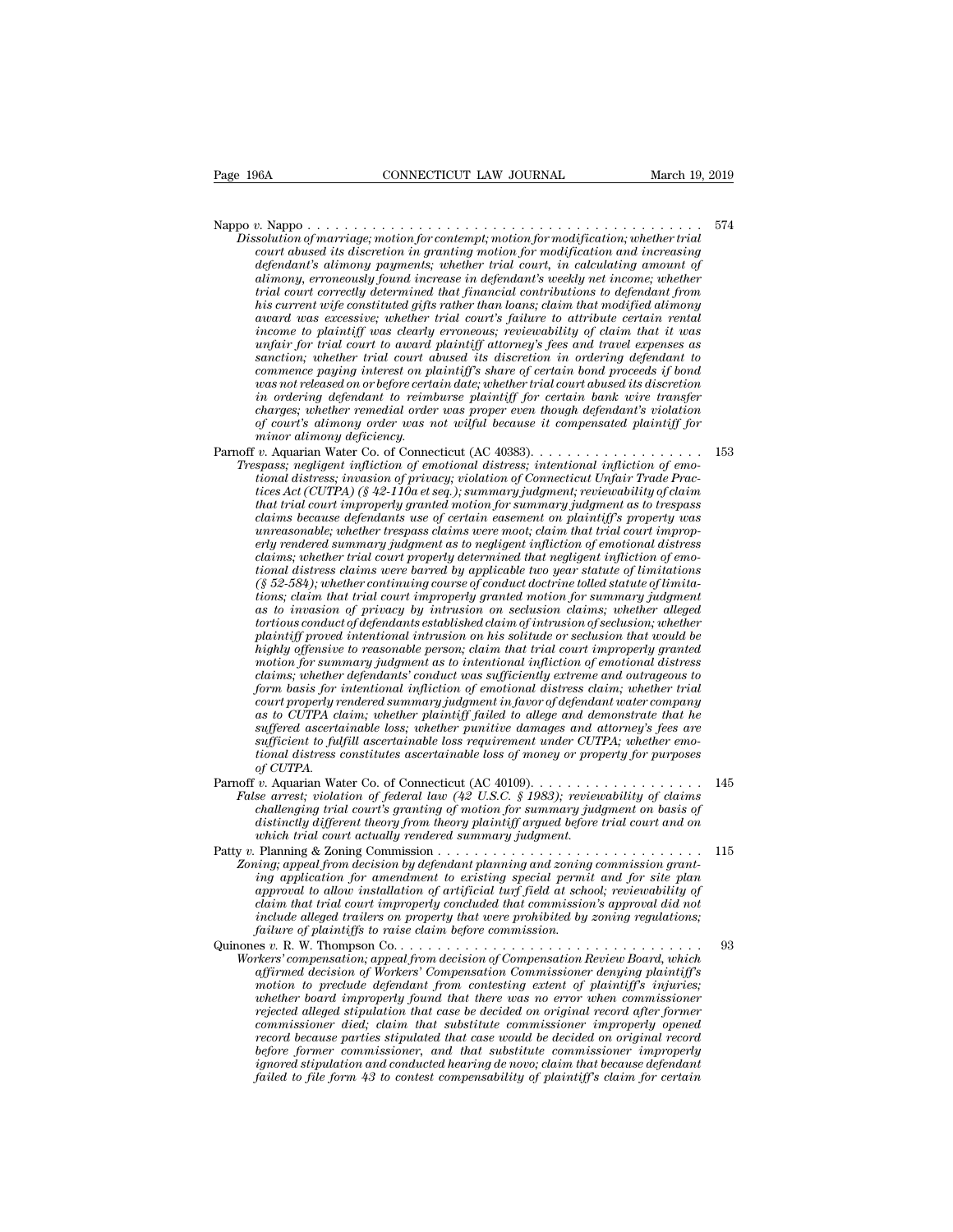*workers' compensation benefits, defendant failed to comply with applicable stat-*<br> *workers' compensation benefits, defendant failed to comply with applicable stat-*<br> *were (Rev. to 2009)* § 31-294c) and was, therefore, p <sup>19, 2019 *CONNECTICUT LAW JOURNAL* Page 197A<br> *uorkers' compensation benefits, defendant failed to comply with applicable stat-*<br> *ute ([Rev. to 2009] § 31-294c) and was, therefore, precluded from contesting*<br> *compensa</sup> compensability or extent of plaintiff's claimed injury.* March 19, 2019 CONNECTICUT LAW JOURNAL Page 197A<br>
workers' compensation benefits, defendant failed to comply with applicable stat-<br>
ute ([Rev. to 2009] § 31-294c) and was, therefore, precluded from contesting<br>
compensabili

*Workers' compensation benefits, defendant failed to comply with applicable stat-*<br>*Workers' compensability or extent of plaintiff's claimed injury.*<br>
The value of Connecticut and properly affirmed in the value of Workers' *decision of Workers' compensation benefits, defendant failed to comply with applicable statute ([Rev. to 2009] § 31-294c) and was, therefore, precluded from contesting compensability or extent of plaintiff's claimed injur playstom temporation benefits, defendant failed to comply with applicable statute ([Rev. to 2009] § 31-294c) and was, therefore, precluded from contesting compensability or extent of plaintiff's claimed injury.*<br> *p*. Pat *disability or extendant of medial superamination and was, therefore, precluded from contesting*<br> *discompensability or extent of plaintiff's claimed injerg.*<br> *discompensation of Workers' Compensation Commissioner approvi reached maximum medical improvement; claim that commissioner failed to require defendant to prove that plaintiff had work capacity; claim that commissioner improperation; whether Connecticuter interimal property affirmed*<br>*sincers' compensation; whether Compensation Review Board properly affirmed*<br>*decision of Workers' Compensation Commissioner approving request to tr capacity.* accision of workers Compensation Commissioner approving request to transfer<br>plaintiff's benefit status from temporary partial disability to permanent partial<br>disability on basis of medical examination that determined that plantity s benefit status from temporary partial assability to permanent partial<br>disability on basis of medical examination that determined that plaintiff had<br>reached maximum medical improvement; claim that commissioner fa assaoutry on oasts of meatcal examination that aetermined that plantify had<br>reached maximum medicial improvement; claim that commissioner failed to<br>require defendant to prove that plaintiff had work capacity; claim that co

- *reached maximum medical improvement; ciarm indi commissioner jailed to*<br>require defendant to prove that plaintiff had work capacity; claim that commis-<br>sioner improperly shifted burden to plaintiff to prove she did not ha *to operation in the prove that plannty had work capacity; claim that commissioner improperly shifted burden to plaintiff to prove she did not have work capacity.*<br> *to apacity,*<br> *to monissioner of Correction ............ assistance; whether trial counsel's decision not to present expert witness to testify about effects of drugs petitioner ingested was reasonable trial strategy; whether habeas court properly determined that trial counsel was not ineffective in failing beas corpus; murder; carrying pistol or revolver without permit; claim that trial counsel provided ineffective assistance by failing to call toxicologist as expert withoses to present adequate intoxication defense; claim counsel provided ineffective assistance by failing to call toxicologist as expert witness to present adequate intoxication defense; claim that trial counsel's failure to object to improprieties in prosecutor's closing arg to object to improprieties in a*<br>assistance; whether trial consideration<br>about effects of drugs petitical<br>about effects of drugs petiti<br>habeas court properlies is<br>estoppel precluded religitationer's direct appeal.<br>beas co *vougect to improprieties in prosecutor s cussing arguments constituted ineglective*<br>assistance; whether trial counsel's decision not to present expert witness to testify<br>about effects of drugs petitioner ingested was reas assistance; whether trial counset's aectsion not to present expert witness to testify<br>about effects of drugs petitioner ingested was reasonable trial strategy; whether<br>habeas court properly determined that trial counsel wa *chabeas court properly determined that trial counsel was neasonable trial strategy; whether habeas court properly determined that trial counsel was not ineffective in failing to object to improprieties in prosecutor's clo*
- *phobeas court property aetermined that trial counsel was not ineffective in jailing to object to improprieties in prosecutor's closing arguments; whether collateral estoppel precluded religitation of issue that was addres petitioner; whereas in prosecutors cosing arguments; whether couateral*<br>*petitipel precluded religitation of issue that was addressed and decided in peti-<br>tioner's direct appeal.*<br>*p.* Commissioner of Correction . . . . . *establish deficient performance by trial counsel or prior habeas counsel; whether habeas corpussioner of Correction*<br> *heas corpus; murder, risk of injury to child; criminal possession of firearm;*<br> *heas corpus; murder, risk of injury to child; criminal possession of firearm;*<br> *claim that prior habea alleged deficient performance of trial counsel or prior habeas counsel.* rabeas corpus; martuer; risk of rightry to child, criminal possession of frearm,<br>claim that petitioner's trial counsel was ineffective for failing to raise claim that<br>petitioner's trial counsel was ineffective for failing *Petitioner's trial counsel was ineffective for failing to fully explain plea offer to*<br>*Petitioner; whether habeas count properly concluded that petitioner failed to*<br>*establish deficient performance by trial counsel or p*

*trial courters in the trial courter habeas court property concluded that petitioner; whether habeas courter habeas courter property concluded that petitioner failed to establish deficient performance by trial counsel or p fourient monetally trial courting the montential in the courtine fractablish deficient performance by trial coursel or prior habeas courtient performance by trail courted by any alleged deficient performance of trial coun that defendant performance by trial counsel or prior nabeas counsel; whether*<br> *thabeas court correctly determined that petitioner was not prejudiced by any*<br> *alleged deficient performance of trial coursel*  $\alpha$  *v.* Rah *Conn. 1) requiring diligence in trying to discover and expose fraud was clearly that defendant bank satisfied second factor set forth in Varley v. Varley (180* Conn. 1) requiring diligence in trying to discover and expose fraud was clearly erroneous; whether trial court improperly found that defendan *of first mortgage on subject property, had no reason to be aware of recordation celosure; motion for supplemental judgment; motion to open; fraud; claim that* trial court erred in opening supplemental judgment beyond statutory (§ 52-212a) four month limitation period on basis of fraud; whether trial *defendant bank was entitled to notice of proceeding to the defendant bayout month limitation period on basis of fraud; whether trial court's finding Conn. 1) requiring diligence in trying to discover and expose fraud was jour month limitation period on basis of fraud; whether trial court's finding that defendant bank satisfied second factor set forth in Varley v. Varley (180 Come. 1) requiring diligence in trying to discover and expose fr that defendant bank satisfied second factor set forth in Variey v. Variey (180*<br>Conn. 1) requiring diligence in trying to discover and expose fraud was clearly<br>erroneous; whether trial court improperly found that defendan *Conn. 1) requiring diligence in trying to discover and expose fraud was clearly erroneous; whether trial court improperly found that defendant bank, as holder of first mortgage on subject properly, had no reason to be awa erroneous; whether trual court improperty found that defendant bank, as holder* of first mortgage on subject property, had no reason to be aware of recordation of any subsequent mortgages; whether trial court erred in det *because furst mortgage on subject property, had no reason to be aware of recordation* of any subsequent mortgages; whether trial court erred in determining that defendant bank was entitled to notice of proceedings on moti *defendant bank was entitled to notice of proceedings on motion for supplemental judgment, despite its default for failure to appear; whether defendant bank failed to demonstrate how its access to information regarding fra yuagment, asspue us aegaut for fauture to appear; whether aegendam bank faute to demostrate how its access to information regarding fraudulent satisfaction was limited in any way during present action; whether trial court* State *v.* Dawson . . . . . . . . . . . . . . . . . . . . . . . . . . . . . . . . . . . . . . . . . . . <sup>532</sup> *Criminal that there was interesting threshold, whether true califormic interest is to open supplemental judgment more than four years after it was rendered because judgment was not obtained by any fraud on part of codefen* 

*to superally and parameta taxague in the cataly our years of codefendant bank;*<br>because judgment was not obtained by any fraud on part of codefendant bank;<br>whether fraud committed by defaulted party years prior to litigat *because juagment was ino dominated by defaulted party years prior to litigation can support opening of judgment following expiration of four month prior of defaulted*  $v$ *.* Scott (Memorandum Decision)  $\ldots$   $\ldots$   $\ldots$   $\ld$ *evidence fruid committed of degrading expiration of four month period.*<br> *evening of judgment following expiration of four month period.*<br> *evidence to support defendant's conviction of criminal possession of pistol or re relied on DNA evidence alone to prove that defendant is expected on the proven that there was insufficient evidence* to support defendant's conviction of criminal possession of pistol or revolver because there was insuffi *w.* Scott (Memorandum Dectsion)<br> *w.* Source it was located; claim that there was insufficient evidence<br> *where it was locatedinal possession of pistol or revolver*<br> *because there was insufficient evidence of defendant's reliability of testing small sample; claim that even if state produced sufficient minal possession of pistol or revolver; claim that there was insufficient evidence*<br>to support defendant's conviction of criminal possession of pistol or revolver<br>because there was insufficient evidence of defendant's kno *to support defendant's conviction of criminal possession of pistol or revolver*<br>because there was insufficient evidence of defendant's knowledge of gun and no<br>evidence to prove his dominion or control over it; claim that *decause there was insufficient evidence of defendants knowledge of gun and no*<br>evidence to prove his dominion or control over it; claim that state improperly<br>relied on DNA evidence alone to prove that defendant knew of gu *evidence to prove has dominion or control over it; claim that state improperty*<br>relied on DNA evidence alone to prove that defendant knew of gun's presence and<br>where it was located; claim that DNA evidence was insufficien *relied on DNA evidence alone to prove that defendant knew of gun's presence and where it was located; claim that DNA evidence was insufficient due to questionable reliability of testing small sample; claim that even if st fair triality of testing small sample; claim that even if state produced sufficient*<br>reliability of testing small sample; claim that even if state produced sufficient<br>evidence that defendant knew of gan's presence, it fai *rehability of testing small sample; claim that even if state produced sufficient*<br>evidence that defendant knew of gun's presence, it failed to adduce any evidence<br>of his intent to exercise dominion or control of gun; clai *gundence that defendant knew of gun's presence, it failed to adduce any evidence of his intent to exercise dominion or control of gun; claim that defendant was deprived of his constitutional right to fair trial as result* 

*Stanley v. Scott (Memorandum Decision) .....................*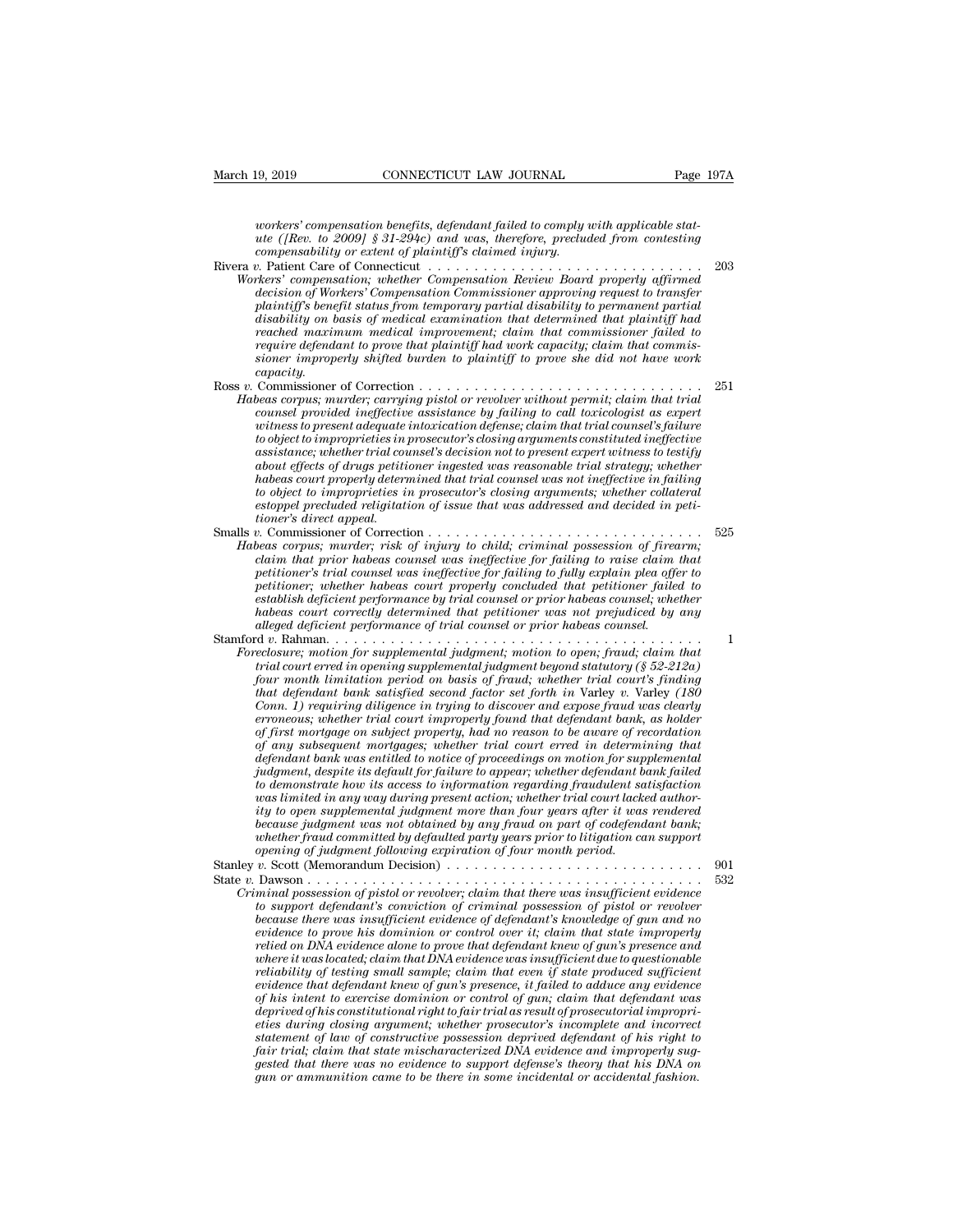State *<sup>v</sup>*. Dunbar . . . . . . . . . . . . . . . . . . . . . . . . . . . . . . . . . . . . . . . . . . . <sup>635</sup> *Violation of probation; claim that there was insufficient evidence for trial court to*<br>*Find that defendant violated her probation; credibility of witnesses; reviewability*<br>*of unpreserved claim that defendant's right to* **find that defendant violated her probation;** can define that defendant violation of probation; claim that there was insufficient evidence for trial court to find that defendant violated her probation; credibility of witne *CONNECTICUT LAW JOURNAL*<br>
Dunbar<br>
Dunbar<br>
Dunbar<br> *of probation*; *claim that there was insufficient evidence for trial court to*<br> *find that defendant violated her probation*; *credibility of witnesses; reviewability*<br> *trial court failed to conduct analysis of reliability of out-of-court identification of defendant pursuant to* Neil*v.* Biggers *(409 U.S. 188); failure to provide adequate record for review; reviewability of unpreserved claim that defendant's due process* Dunbar<br> *lation of probation; claim that there was insufficient evidence for trial court to*<br> *find that defendant violated her probation; credibility of witnesses; reviewability*<br> *fof unpreserved claim that defendant's r dation of probation; claim that there was insufficient evidence for trial court to* find that defendant violated her probation; credibility of witnesses; reviewability of wirespersed claim that defendant's right to due pr *frad that defendant volated her probation; credibility of witnesses; reviewability of unpreserved claim that defendant's right to due process was violated because trial courd failed to conduct analysis of reliability of a whereserved claim that defendant's right to due process was violated because* trial court failed to conduct analysis of reliability of out-of-court identification of defendant pursuant to Neil v. Biggers (409 U.S. 188 *defendant pursuant to Neil v. Biggers (409 U.S. 188); failure to provide adequate* of defendant pursuant to Neil v. Biggers (409 U.S. 188); failure to provide adequate record for review, reviewability of unreserved claim of defendant pursuant to Nell v. Biggers (409<br>record for review, reviewability of unpreserve<br>*right to confront adverse witness was violate*<br>defendant's interest in confronting confiden<br>for not producing informant at heari record for review, reviewability by unpreserved cleans turn that defendant salue process<br>right to confront adverse witness was violated because trial count failed to balance<br>defendant's interest in confronting confidential *Home invasion; sexual assault in first degree; risk of injury to child; whether record profileral informant agents tate's reasons for not producing informant at hearing and reliability of proffered hearsay; whether record we jendam's interest in confronting confidential informant against state s reasons*<br>for not producing informant at hearing and reliability of proffered hearsay;<br>whether record was inadequate to review unpreserved due proc

*court producting informant at nearring and retiantity of profiere record was indequate to review unpreserved due process claim because defendant failed to request that trial court conduct balancing test pursuant to State constitution failed to reduce that trial court conduct balancing test pursuant to defendant failed to request that trial court conduct balancing test pursuant to State v. Shakir (130 Const. App. 458).*<br> *Conzalez ........ tional rights to fair trial and to be heard by counsel at close of evidence; claim that format of prosecutor's closing argument to jury was improper; reviewability of claim that prosecutor improperly raised new issues and mischaracterized Maximary DETA and assault in prist degree; risk of injury to child; whether there* was sufficient evidence to support conviction of home invasion; whether trial count properly denied motion for judgment of acquital ion *definition to the matter of the support conviction of home invasion; whether trial*<br>court properly denied motion for judgment of acquittal on count of home invasion;<br>claim that defendant was entitled to new trial because *would properly denied motion for judgment of acquittal on count of home invasion;*<br>claim that defendant was entitled to new trial because he was deprived of constitu-<br>tional rights to fair trial and to be heard by counsel *was entitled to new trial because he was deprived of constitutional rights to fair trial and to be heard by counsel at close of evidence; claim that format of prosecutor's closing argument to jury was improper; reviewabil promal rights to jain trial and to be heard by counsel at close of evidence; claim*<br>*that format of prosecutor's closing argument to jury was improper; reviewability*<br> $p$  *prosecutorially and fingerprint evidence during r person in that prosecutor's closing argument to jury was improper; reviewability* of claim that prosecutor improperly raised new issues and mischaracterized DNA and fingerprint evidence during rebuttal argument to jury; c *Of claim that prosecutor improperty raised new issues and mischaracterized* DNA and fingerprint evidence during rebuttal argument to jury; claim that defendant was prejudiced by prosecutor's comment to jury that fingerpri DNA and jnngerprint evidence during rebuttal argument to jury; claim that defendant was prejudiced by prosecutor's comment to jury that fingerprints on window could have been there for 100 years; unpreserved claim that def *defendant was p*<br>*window could have sentitled to near*<br>*prosecutor's state<br>prosecutor's state*<br>*DNA; claim that*<br>*decause prosecuthat crime.*<br>*Gray-Brown...*<br>*Gray-Brown...*... Find that we been there you bound that the second that the same of the prosecutor's statement in her rebuttal argument to jury that defendant was only person in Connecticut who could have been contributor to certain mixtur *Felony mirder; robbery in first degree; carrying pistol with defendant was only person in Connection where the rebuttal argument to jury that defendant was entitled to new trial on charge of home invasion because prosecut court is suchward in her rebuild argument to jary that defendant was only*<br>presson in Connecticat who could have been contributor to certain mixture of<br>DNA; claim that defendant was entitled to new trial on charge of home

*Person in Connecticut who could have been contributor to certain mixture by*<br> *DEA:* claim that defendant was entitled to new trial on charge of home invasion<br> *because prosecutor misled jury during closing argument about had actual authority in first degree conserved to new truth on charge of home invasion because prosecutor misled jury during closing argument about elements of that crime.*<br> *Gray-Brown* . . . . . . . . . . . . . . . . . *wecause prosecutor misted jary during cosing argument doout etements of* that crime.<br> *Gray-Brown*.<br> *were claim that degree, carrying pistol without permit, whether trial*<br> *court properly denied motion to suppress evide compared to render*  $\alpha$  as the control of the mother in the control or any murder; robbery in first degree; carrying pistol without permit; whether trial count properly denied motion to suppress evidence police seized du *trial court reasonably concluded that evidence police seized from defendant's bedroom, whether trial court's findings that defendant's mother had actual authority to consent to search and whether her consent was voluntary were clearly erroneous; claim that defendant established sufficiently exclusi court property denied motion to suppress evidence police seized during search* of defendant's bedroom; whether trial court's findings that defendant's mother had actual authority to consent to search and whether her conse of defendant's bedroom; whether trial court's findings that defendant's mother<br>had actual authority to consent to search and whether her consent was voluntary<br>were clearly erroneous; claim that defendant established suffic *had actual authority to consent to search and whether her consent was voluntary*<br>were clearly erroneous; claim that defendant established sufficiently exclusive<br>control of bedroom so as to render ineffective mother's cons *twere clearly erroneous; clarm that defendant established sufficently exclusive*<br>control of bedroom so as to render ineffective mother's consent to search; whether<br>trial court reasonably concluded that evidence police sei *control of bedroom so as to render ineffective mother's consent to search; whether* trial court reasonably concluded that evidence police seized from defendant's bedroom was relevant and that its probative value outweighe *bedroom was relevant and that is probative value of poince seized from defendant's*<br>bedroom was relevant and that its probative value outweighed any undue prejudice; whether evidence was sufficient to prove that firearm u *com was relevant and that its probative value outweighed any undue prepudice; whether evidence was sufficient to prove that firearm used in shooting had barrel less than twelve inches in length, which was required to sust dice; whether evidence was sufficient to prove that firearm used in shooting had*<br>barrel less than twelve inches in length, which was required to sustain conviction<br>of carrying pistol without permit in violation of statut *defendant was increases in length, which was required to sustain conviction* of carrying pistol without permit in violation of statute (§ 29-35 [a]); whether trial court properly determined that defendant was not entitled *to corrying pistol without permit in*<br> *trial court properly determined that down third-party culpability; whether<br>
between third party and offense with<br>
court abused its discretion when it<br>
dismissed after jury returned* on third property accurated unta-genuate was not entitied by the state of the defendant control on third-party culpability; whether defendant vas charged; whether trial court dowsed its discretion when it declined to quest *Murder third party calpability; whether defendant established direct connection*<br> *Murder trial party and offerse with which defendant was charged; whether trial<br>
dismissed after jury returned verdict, about claim that ju tectween turn party and offerse with which defendant was charged, whether trial dismissed after jury returned verdict, about claim that juror became aware that defendant was incarcerated when juror allegedly saw defendant* 

- *videotaped statement when a decuried to question juror, who had been dismissed after jury returned verdict, about claim that juror became aware that defendant was incarcerated when juror allegedly saw defendant being tran wismissed after jarry returned verdict, about clurm that jarror became aware that*  $\deg$  *fradant vas incarcerated when jarror allegedly saw defendant being transported to court by correctional officer.*<br>Hutton . . . . . . . *rendered by correctional officer.*<br> *rendered without the correctional officer.*<br> *render, whether trial court violated defendant's right to confrontation when it admitted into evidence, pursuant to State v. Whelan (200 C any meaningful opportunity to cross-examine witness and to expose infirmities in videotaped statement or reasons behind witness' recalcitrance or lack of memrder; whether trual court violated defendant's right to confrontation when it admitted into evidence, pursuant to State v. Whelan (200 Com. 743), witness' prior videotaped statement to police in which witness identified d read into evidence, pursuant to State v. Whelan (200 Conn. 743), witness' prior*<br>*videotaped statement to police in which witness identified defendant as shooter;*<br>*whether witness' refusal to provide any verbal responses State of members statement to pointe in which which similar defendant is shower,*<br>whether winters' refusal to provide any verbal responses to counsels' questions<br>rendered witness functionally unavailable to testify; claim *Violation of probationally unavailable to testify; claim that defendant lacked* any meaningful opportunity to cross-examine witness and to expose infirmities in videotaped statement or reasons behind witness' recalcitranc
- any meaningful opportunity to cross-examine witness and to expose infirmities<br>in videotaped statement or reasons behind witness' recalcitrance or lack of mem-<br>ory; whether erroneous admission of videotaped statement was ha *erly finalization provident to reasons behind witness and to expose infirmation videotaped statement was harmless beyond*<br>*erasonable doubt.*<br>**Finalization complexistive;** claim that trial court improperly denied<br>reasonab *that trial court improperly denission of videotaped statement was harmless beyond*<br> *reasonable doubt.*<br> *Ruiz*<br> *kuidation of probation, motion to suppress, claim that trial court improperly denied<br>
motion to suppress on Violation of probation; motion to suppress; claim that trial court improperly denied*